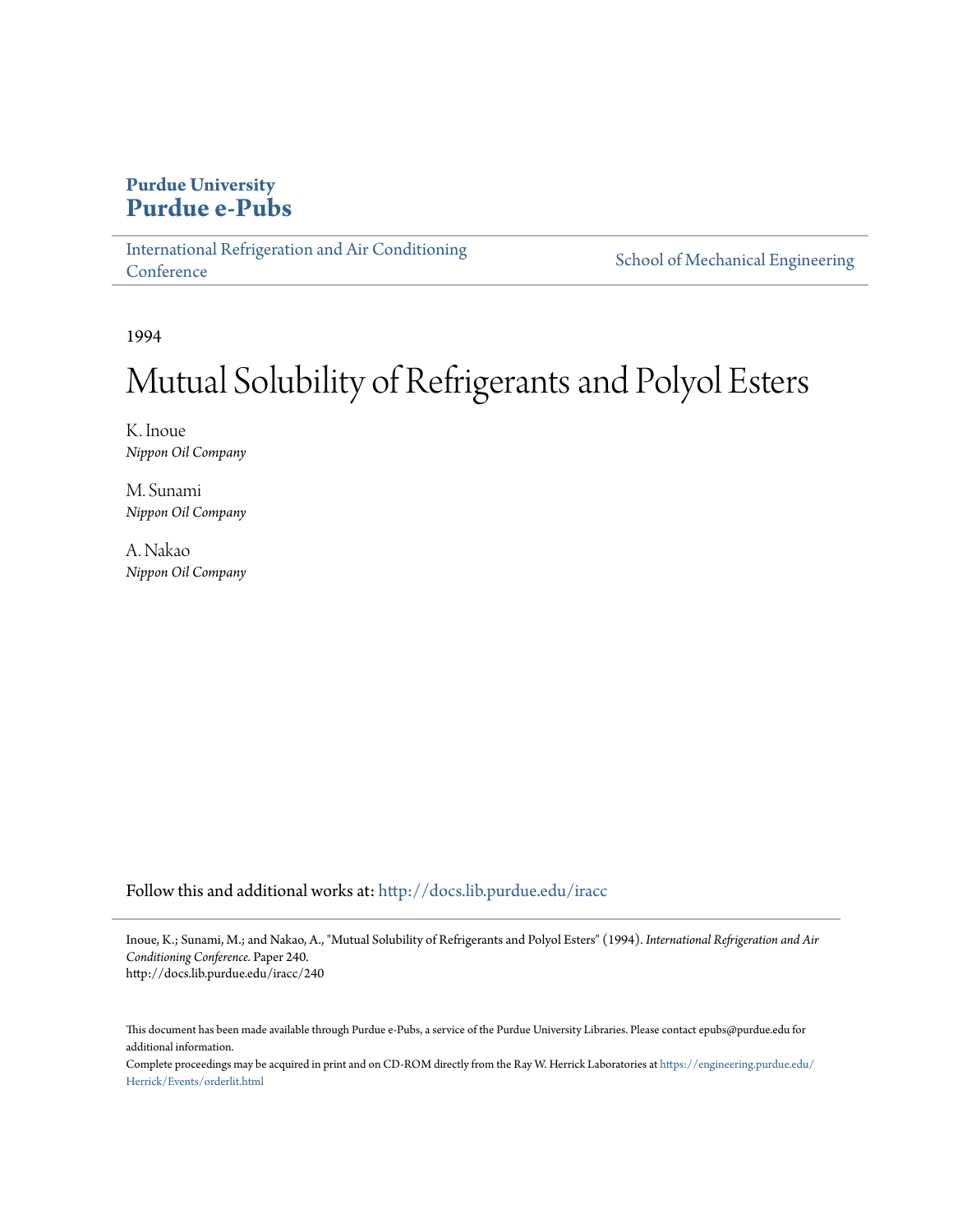## MUTUAL SOLUBILITY OF REFRIGERANTS AND POLYOL ESTERS

Kiyoshi Inoue, Motoshi Sunami, and Aki Nakao Nippon Oil Co., Ltd. (Japan)

## ABSTRACT

The phase separation behavior of tetraesters of pentaerythritol in refrigerants was studied by analysis of lH-NMR spectra and three dimensional solubility parameters.

The proton signals of HFC134a shifted to a lower magnetic field with an increase in temperature, indicating that the hydrogen bonding was strengthened at high temperatures, which was definitely opposite to the characteristics of esters. This unique propeny of HFC134a could be the reason that HFC134a has its upper phase separation at high temperatures.

The three dimensional solubility parameters of alternative refrigerants and esters were determined and compared to conventional refrigerants. It was suggested that the polar parameter, op, plays a key role in the understanding of the lower phase separation temperatures.

## INTRODUCTION

HFC134a, HFC125, HFC143a, HFC32, and their mixtures are used as alternatives to conventional<br>refrigerants because they do not contain chlorine atoms in their molecules and therefore should not<br>appreciably affect the ozone esters are applied, the lower phase separation temperatures have been often discussed in order to allow the compressors of refrigerators and air conditioners to operate satisfactorily. In this paper, the upper and lower phase separation temperatures of alternative refrigerants and esters are discussed by means of 1H-NMR analysis and three dimensional solubility parameters<sup>1,3)</sup>.

#### EXPERIMENTAL

#### I. Materials (esters)

The esters used in <sup>1</sup>H-NMR and solubility parameter analysis were *n*-butyl (H4L), *n*-nonyl (H9L), and *i*-nonyl (H9B) tetraesters of pentaerythritol. These esters were used as models because the chain length effect (H4L

## $2 \cdot 1$  H-NMR measurement of refrigerant-containing samples

<sup>1</sup>H-NMR spectra were measured with JEOL GX-400. A special tube 5 mm in diameter manufactured by Nippon Seimitsu Kagaku Co. was used as an inner tube for high pressure measurements of the refrigerants' spectra. After the tube was degassed, the lower part of the tube was cooled with dry ice/ethanol or liquid nitrogen, followed by incorporation of a refrigerant. While the lower part of the tube was cooled, the top of the glass tube was sealed with burners. The sealed *5* mm tube was then inserted into an outer tube 10 mm in diameter which contained the reference solution. Spectra were obtained with the external reference of TMS in CDCl<sub>3</sub> for the measurements at or below room temperature and with TSP (sodium trimethylsilylpropionate) in D<sub>2</sub>O for those at higher temperatures.

## 3. Solubility tests of the esters in various solvents

One ml of esters and 4 ml of solvents were taken in glass tubes with stoppers and placed in a bath at 25°C. The tubes were shaken vigorously and inspected visually to determine whether or not the esters were soluble in the solvents.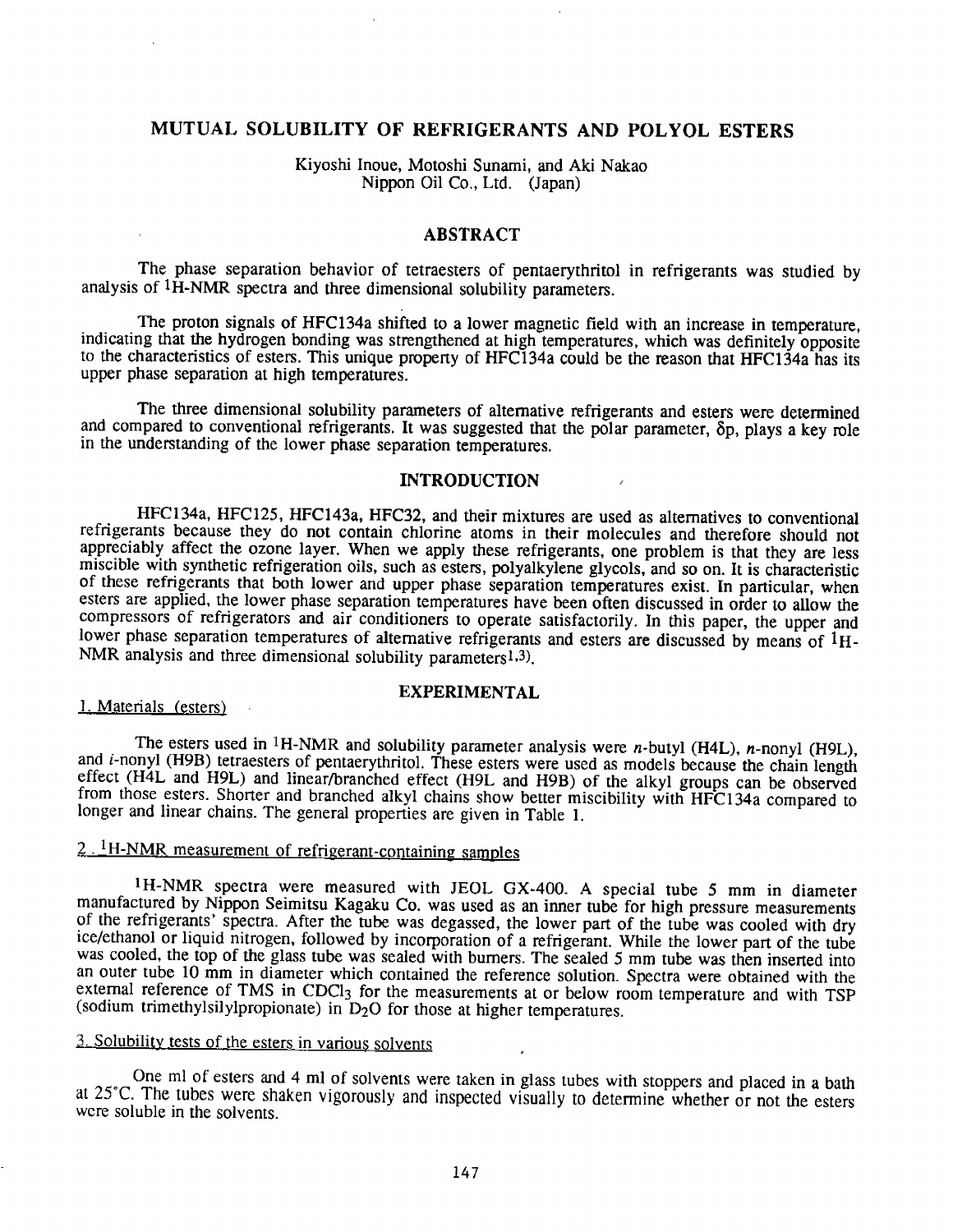## RESULTS AND DISCUSSION

## 1. Hydrogen bonding analysis by lH-NMR

Fig. 1 shows the temperature dependence of the change in  $\alpha$ -CH<sub>2</sub> and methyl proton chemical shifts of neat H4L. As shown in Fig. 1, the proton signals shifted to a higher magnetic field with an increase in temperature; the hydrogen bonding effect was weakened. The same tendency was observed for other protons of H4L and also for all the protons of H9L and H9B. Since the hydrogen bonding is broken at high temperatures due to the increase in mobility of the molecules, the shielding by the electron cloud around the proton decreases with an increase in temperature, resulting in a higher magnetic field shift.

Fig. 2 shows the effect of temperature on the change in the proton chemical shift of HFC134a. Interestingly, the proton signals shifted to a lower magnetic field linearly with increasing temperature. This means that hydrogen bonding is strengthened at higher temperatures. This is the reverse of the <sup>p</sup>henomenon expected from the usual liquids including esters. It might be possible that the effect observed is due to the increased pressure in the tube or the change in the molar volume of HFC134a; however, the interesting point is the same phenomenon was observed below the boiling point of HFC134a (-26.3"C), as shown in the figure.

Therefore, the existence of the upper phase separation temperature is considered to be contributed to by the fact that HFC134a and esters have opposite temperature dependence of hydrogen bonding.

Fig. 3 shows the effect of temperature on the change in the proton chemical shift in mixed systems of HFC134a with H4L and H9B. It was found that the proton signals of esters are affected largely in their chemical shift and temperature dependence when dissolved in HFC134a, from which it is considered that the environment in HFC134a is very special.

## 2. Estimation of three dimensional solubility parameters

The total solubility parameters,  $\delta$ , are defined by Eq.  $(1)^2$ :

$$
\delta = (\Delta E/V)^{1/2} = \left( (\Delta H_{Vap} - P\Delta V) / V \right)^{1/2}
$$
 (1)

where  $\Delta E$  is the change in the internal energy of vaporization;  $\Delta V$  is the difference between the molar volume in liquid at  $25^{\circ}$ C and vapor; and  $\Delta H_{vap}$  is the molar latent heat of vaporization at  $25^{\circ}$ C. The total solubility parameters of refrigerants which are shown in Table 1 were obtained according to Eq. (1)<sup>1)</sup>.

$$
\delta = (\delta d^2 + \delta p^2 + \delta h^2)^{1/2} \tag{2}
$$

The three dimensional solubility parameters are defined by Eq. (2), where  $\delta d$ ,  $\delta p$ , and  $\delta h$  are the dispersion parameter, polar parameter, and hydrogen bonding parameter, respectively. The 8d values cannot be determined experimentally. Possible approaches are to adopt the concept of homomorph3) or empirical calculation of group contribution<sup>3</sup>). The 8d of HFC134a was estimated empirically before<sup>4</sup>). The  $\delta p$  is calculated by Beerbower's equation, Eq. (3)<sup>5)</sup>:

$$
\delta p = 18.3 \, \mu / \, \text{V}^{1/2} \tag{3}
$$

where  $\mu$  is the dipole moment in debye units and V is the molar volume at 25°C. The 8h is calculated by substituting the above determined  $\delta$ ,  $\delta d$ , and  $\delta p$  values in Eq. (2).

The three dimensional solubility parameters of HFC134a, HFC143a, HFC125, and HFC32 were calculated according to the above method. The parameters used for the series of calculations were summarized in Table 2.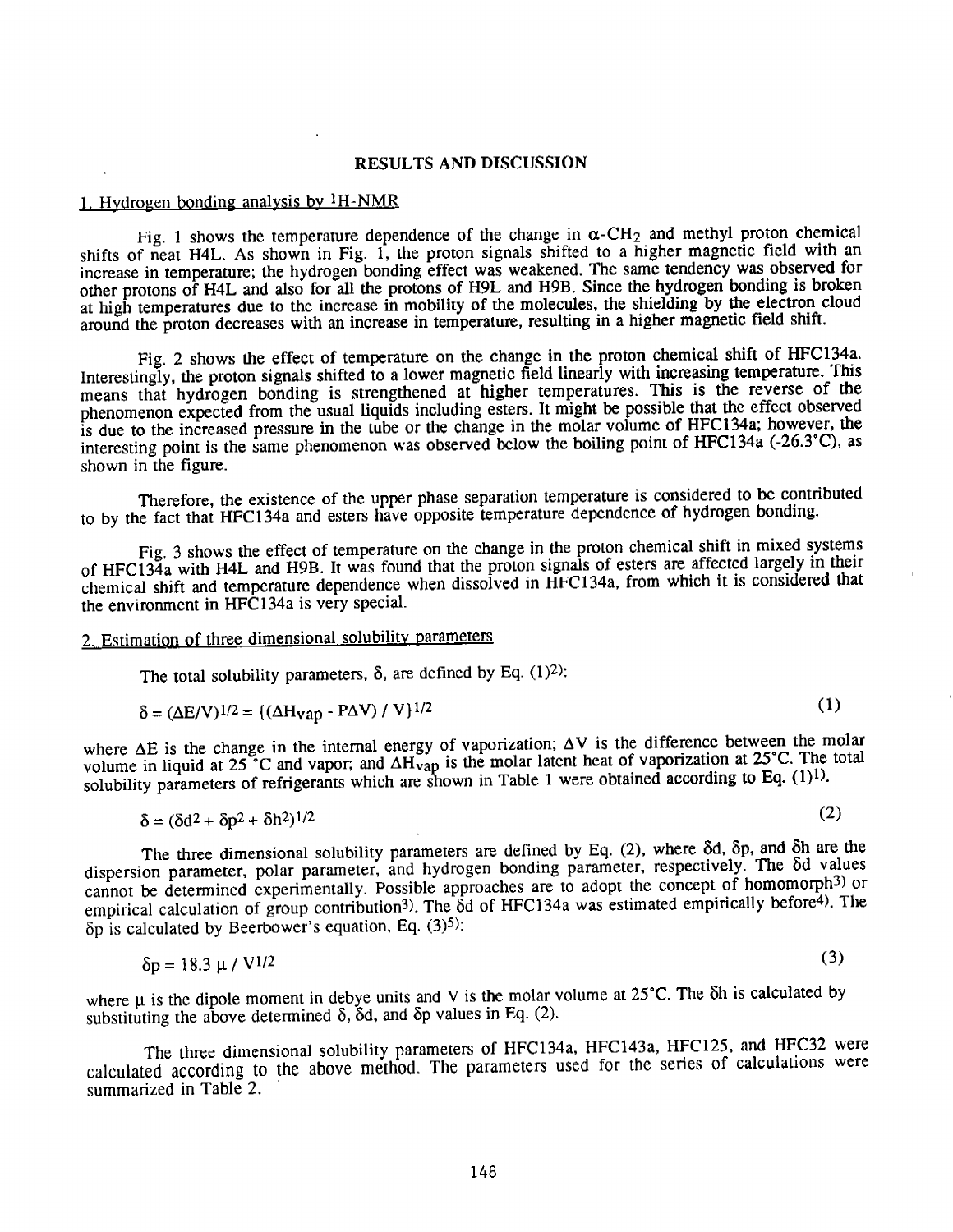Three dimensional parameters of esters (H4L, H9L, and H9B) were determined by using the solubility envelopes. Fig. 4 shows the results of solubility tests of the esters in various solvents having known three dimensional solubility parameters. Each liquid used in the tests has been represented as <sup>a</sup> point on a three dimensional plot with  $\delta d$ ,  $\delta p$ , and  $\delta h$  axes. Fig. 4 shows that the solubility region was different among the three esters, and furthermore that H4L, which showed the highest solubility in HFC 134a, had a wider solubility region, which means it was soluble in the solvents having large  $\delta p$  and  $\delta h$ values. The solubility region, which is characteristic of a chemical substance, is represented by an ellipsoid defined by Eq. (4).

$$
(\delta d - \delta d0)^2 / a + (\delta p - \delta p0)^2 / b + (\delta h - \delta h0)^2 / c = 1
$$
\n(4)

The coordinate ( $\delta$ do,  $\delta$ po,  $\delta$ ho) is the center of the ellipsoid, which corresponds to the three dimensional parameters of the esters<sup>3)</sup>. The total solubility parameter,  $\delta$ , was calculated using Eq. (2). The parameters for the esters are summarized in Table 2.

#### 3. Discussion of miscibility using the three dimensional solubility parameters

Fig. 5 shows a comparison of the three dimensional parameters of esters (H4L, H9L, and H9B), conventional ref oils (an alkylbenzene and hydrocarbons), conventional refrigerants, and alternative refrigerants.

The order of  $\delta p$  was H4L (2.5), H9B (1.6) and H9L (1.4); the order of  $\delta h$  was H4L (2.5), H9B (1.8), and H9L (1.6). The higher the  $\delta p$  and  $\delta h$  of the esters, the better the miscibility with HFC134a. This is well understood by Fig. 5 because HFC134a has very high  $\delta p$  (3.6) and  $\delta h$  (4.6). The low miscibility of hydrocarbons such as mineral base stocks and alkylbenzenes with HFC134a are also well explained by Fig. 5 because their solubility parameters are far from that of HFC134a, especially in their  $\delta p$  and  $\delta h$ .

It is characteristic that HFCs such as HFC152a, HFC143a, and HFC134a have very high polarity parameters,  $\delta p$ , with values far from those of esters. On the other hand, conventional refrigerants (CFCs) have low  $\delta p$  and  $\delta h$  values. HCFCs such as HCFC22 and HCFC142b were about at the middle of CFCs and HFCs. The interesting point was that HFC125 had a relatively low  $\delta p$  value compared to other HFCs, in fact, slightly lower than HCFC22. Ordinary pentaerythritol tetraesters which are commercialized now will have almost the same solubility parameters as those of H9B and H9L. It is well understood from those parameters that esters have good miscibility with CFCs, HCFCs, and HFC125 and less miscibility with HFC143a and HFC134a.

Fig. 6 takes the lower phase separation temperature of a VG32 ref oil (pentaerythritol tetraester using branched acids) with refrigerants as the X axis and the  $\delta p$  of the refrigerants as the Y axis. When we focus on C2 HFCs (HFC152a, HFC143a, HFC134a, and HFC125), the  $\delta p$  value was well correlated with the lower phase separation temperature. The higher the  $\delta p$  was, the higher was the phase separation temperature; this means that when the  $\delta p$  of a refrigerant is far from that of an ester, it shows less miscibility. This tendency was also found for Cl refrigerants. It is well understood from Fig. 6 that the reason why HFC32 has a high phase separation temperature, which means it has less miscibility with the ester, is because of its very high  $\delta p$  (5.0) compared to conventional refrigerants such as HCFC22 ( $\delta p=3.0$ ) and CFC 12 ( $\delta p=1.0$ ). Therefore, it was suggested from this study that  $\delta p$  is the key to understanding or speculating about the lower phase separation temperature.

#### REFERENCES

- 1) Hansen, C. M., *1. Paint Techno/.,* 39, 104 (1967)
- Hansen, C. M., *J. Paint Techno/.,* 39, 505 (1967)
- 2) Hildebrand, J. H., Scott, R. L., "The solubility of non-electrolytes", Reinhold Publ. Corp. (1950)
- 3) Barton, A. F. M., "Handbook of Solubility Parameters and Other Cohesion Parameters", CRC Press Inc. (1983)
- 4) Inoue, K. and Iwamoto, A., *J. Japan Petrol. lnst.,* 35 (1), 76 (1992)
- 5) Beerbower, A. and Kickey, J. R., *ASLE Trans.,* 12, I (1969)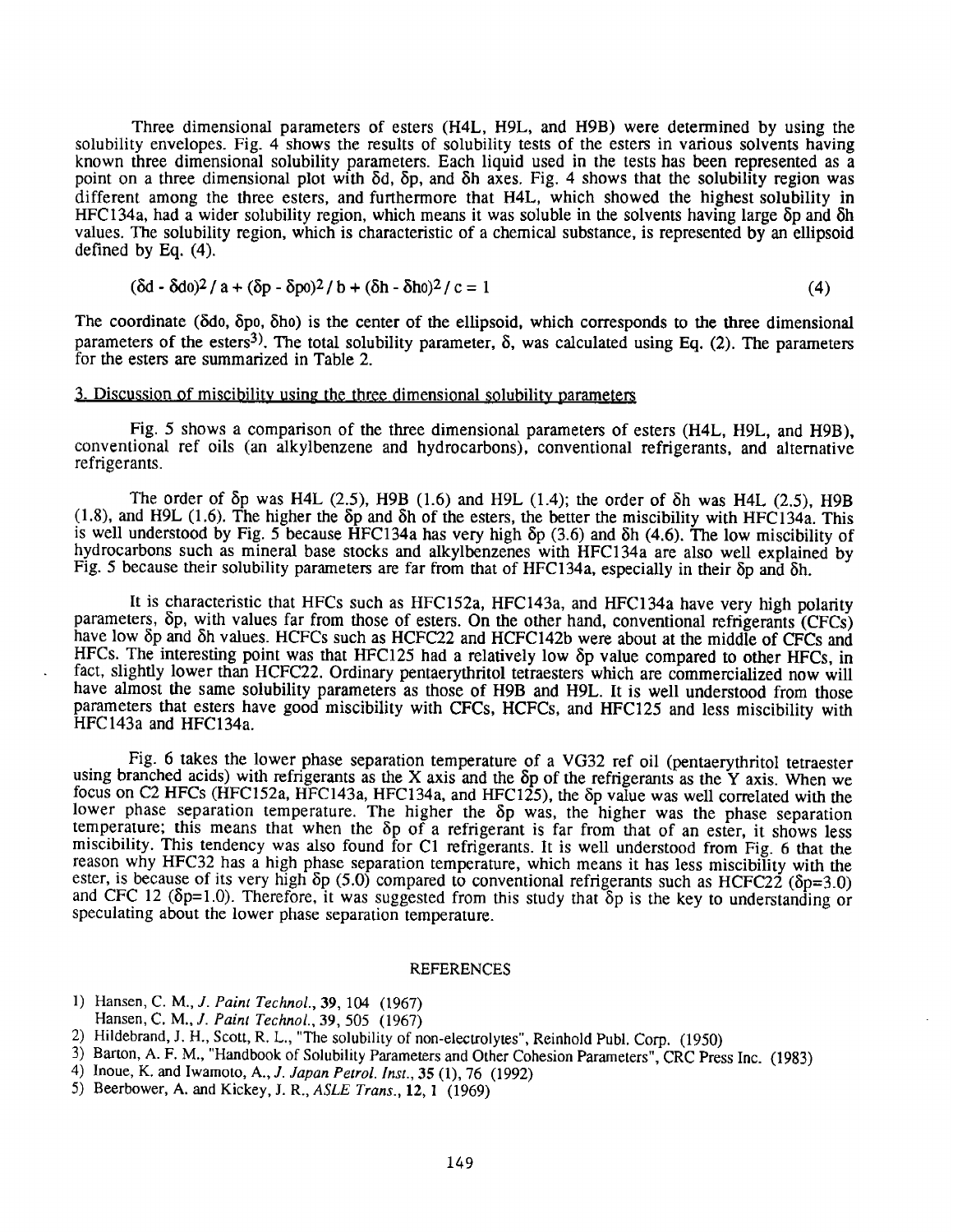|                                                       |                 | H4L    | H9L       | H9B   |
|-------------------------------------------------------|-----------------|--------|-----------|-------|
| Viscosity, $mm^2/s$                                   | 40 $^{\circ}$ C | 15.50  | 32.20     | 125.0 |
|                                                       | $100 \text{ C}$ | 3.387  | 6.105     | 11.95 |
| Viscosity index                                       |                 | 84     | 140       | 82    |
| Molecular weight                                      |                 | 416.5  | 697.1     | 697.1 |
| Total acid number, mgKOH / g                          |                 | 0.51   | 0.03      | 0.46  |
| Pour point, $\mathbb C$                               |                 | $-40$  | 7.5       | $-25$ |
| Water content, ppm                                    |                 | 40     | 26        | 37    |
| (a) Upper phase separation temperature, $^{\circ}C$   |                 | >95    | Insoluble | >95   |
| (a) Lower phase separation temperature, $\mathcal{C}$ |                 | $<-70$ |           | $-32$ |
|                                                       |                 |        |           |       |

# Table 1 Properties of model esters

(a) Concentration: ester  $/$  R134a = 0.10

 $\bar{z}$ 

 $\blacksquare$ 

|                                                                                | H4L | H9L | H9B | <b>HFC</b><br>134a | HFC<br>143a | HFC<br>125 | <b>HFC</b><br>32 |
|--------------------------------------------------------------------------------|-----|-----|-----|--------------------|-------------|------------|------------------|
| Total solubility param. $\delta$ , $(cal/cm^3)^{1/2}$                          | 7.8 | 7.6 | 7.4 | 6.8                | 5.7         | 5.3        | 7.5              |
| Dispersion param. od, (cal/cm <sup>3</sup> ) <sup>1/2</sup>                    | 7.0 | 7.3 | 7.0 | 3.5                | (a)         | (a)        | (a)              |
| Polar param. $\delta p$ , $\frac{(cal/cm^3)^{1/2}}{2}$                         | 2.5 | 1.4 | 1.6 | 3.6                | 4.5         | 2.8        | 5.0              |
| Hydrogen bonding param. $\delta h$ , (cal/cm <sup>3</sup> ) <sup>1/2</sup> 2.5 |     | 1.6 | 1.8 | 4.6                | (a)         | (a)        | (a)              |
| $\Delta$ Hvap, J mol <sup>-1</sup>                                             |     |     |     | 18,224             | 14,088      | 13,496     | 14,184           |
| Molar volume $V_g \times 10^{-3}$ , m <sup>3</sup> mol <sup>-1</sup> .         |     |     |     | 3.18               | 1.53        | 1.34       | 1.11             |
| Molar volume $V_1 \times 10^{-5}$ , m <sup>3</sup> mol <sup>-1</sup>           |     |     |     | 8.46               | 9.02        | 10.1       | 5.22             |
| Saturated vapor pres. P x 10 <sup>6</sup> , J m <sup>-3</sup>                  |     |     |     | 0.6664             | 1.261       | .1.385     | 1.689            |
| Dipole moment, debye                                                           |     |     |     | 1.80               | 2.340       | 1.563      | 1.978            |

Table 2 Three dimensional solubility parameters of esters and refrigerants

(a) Not yet determined

 $\epsilon$ 

 $\mathcal{L}^{\pm}$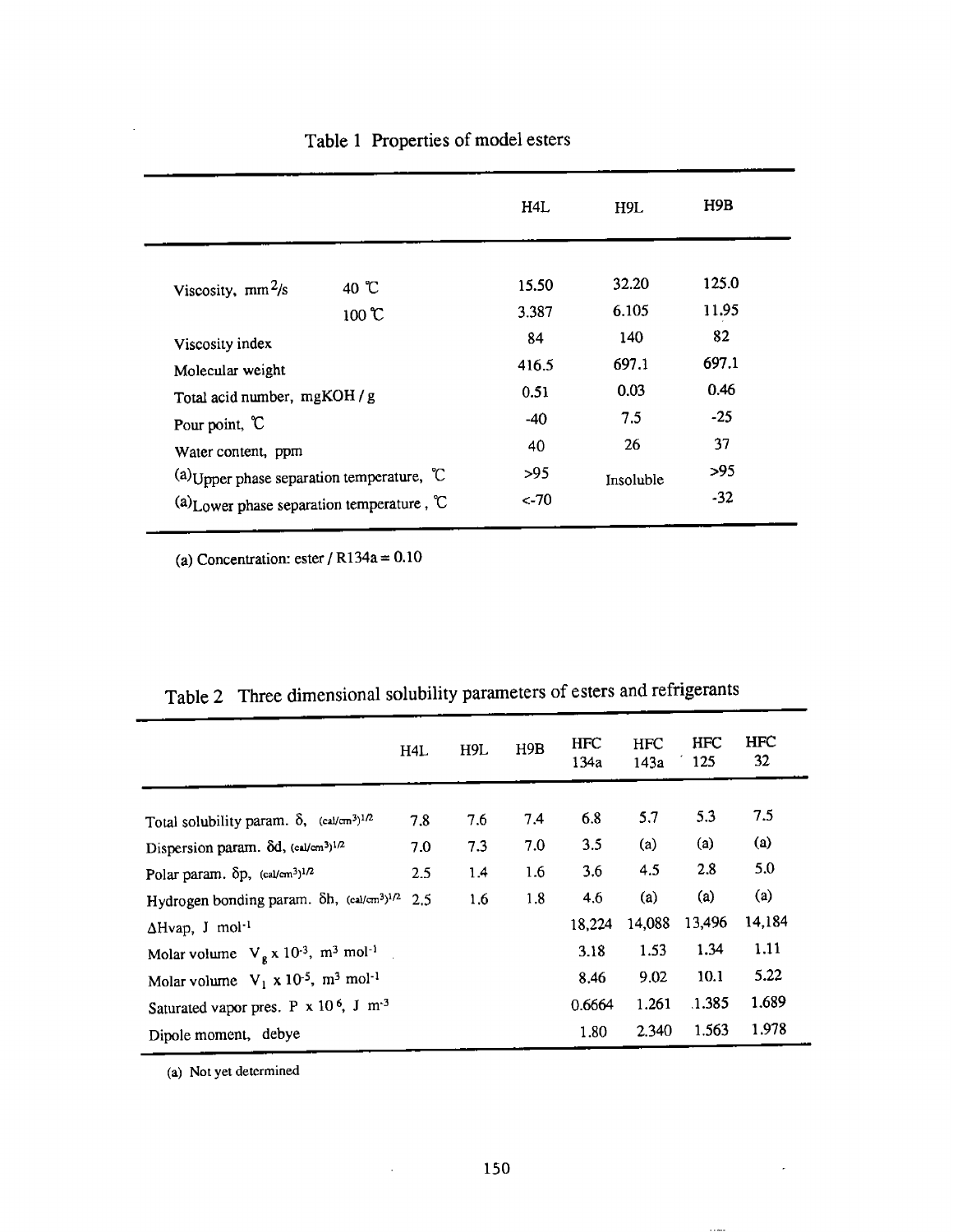

Figure 1 Temperature dependence of change in proton chemical shifts of H4L (neat)



Figure 2 Temperature dependence of proton chemical shift of HFC 134a



Figure 3 Temperature dependence of proton chemical shifts in mixed systems of HFC134a and esters